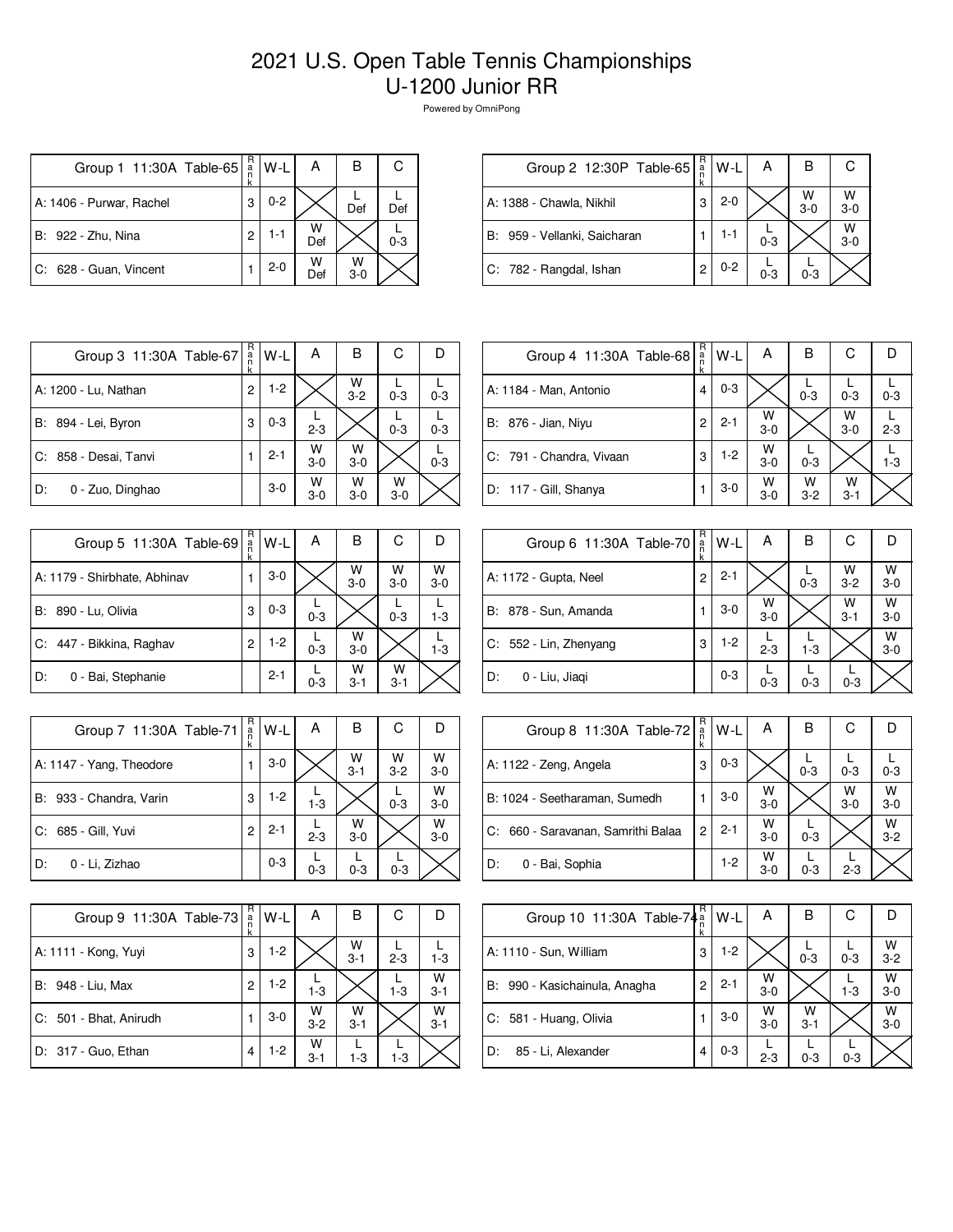## 2021 U.S. Open Table Tennis Championships U-1200 Junior RR

Powered by OmniPong

| Group 11 11:30A Table-7\$ <sup>a</sup> | R.<br>k | W-L     | Α            | в       | С            |            |
|----------------------------------------|---------|---------|--------------|---------|--------------|------------|
| A: 1106 - Rivera Arocho, Yahira        | 2       | $2 - 1$ |              | $2 - 3$ | W<br>$3 - 2$ | W<br>$3-0$ |
| B:<br>964 - Teng, Brad                 |         | $3-0$   | w<br>$3 - 2$ |         | W<br>$3 - 2$ | W<br>$3-2$ |
| $C: 508 - Zhang, Zoe$                  | 4       | $0 - 3$ | $2 - 3$      | $2 - 3$ |              | $1 - 3$    |
| D: 115 - Lee, Yuleen                   | 3       | $1-2$   | $0 - 3$      | $2 - 3$ | W<br>$3 - 1$ |            |

| R<br>в<br>С<br>$W-L$<br>А<br>Group 12 11:30A Table-76 <sup>a</sup><br>$W$ <sub>3-0</sub><br>$1-2$<br>A: 1101 - Jian, Alan<br>3<br>$2 - 3$<br>$0 - 3$<br>$W$<br>3-0<br>W<br>W<br>$3-0$<br>B: 1000 - Kini, Adhrit<br>1<br>$3 - 2$<br>$3 - 1$ |  |  |  |  |
|--------------------------------------------------------------------------------------------------------------------------------------------------------------------------------------------------------------------------------------------|--|--|--|--|
|                                                                                                                                                                                                                                            |  |  |  |  |
|                                                                                                                                                                                                                                            |  |  |  |  |
|                                                                                                                                                                                                                                            |  |  |  |  |
| W<br>W<br>$2 - 1$<br>C: 709 - Desai, Aarav<br>2<br>$3 - 0$<br>$1 - 3$<br>$3-0$                                                                                                                                                             |  |  |  |  |
| $0 - 3$<br>D:<br>0 - Qian, Justin<br>$0 - 3$<br>$0 - 3$<br>$0 - 3$                                                                                                                                                                         |  |  |  |  |

| Group 13 11:30A Table-77 <sup>a</sup> | R | W-L     | Α       | в          | С        |              |
|---------------------------------------|---|---------|---------|------------|----------|--------------|
| A: 1089 - Ghosh, Priyanshu            |   | $3-0$   |         | W<br>$3-0$ | W<br>Def | W<br>$3 - 1$ |
| B: 887 - Altshuler, Samuel            | 2 | $2 - 1$ | $0 - 3$ |            | W<br>Def | w<br>$3-0$   |
| C: 523 - Zhang, Laura                 | 4 | $0 - 3$ | Def     | Def        |          | Def          |
| D: 198 - Khuntia, Ananya              | 3 | $1-2$   | $1 - 3$ | $0 - 3$    | w<br>Def |              |

| Group 14 11:30A Table-78 <sup>a</sup> | R<br>ĸ | W-L     | А       | в            | С            |              |
|---------------------------------------|--------|---------|---------|--------------|--------------|--------------|
| A: 1072 - Krishnaprasad, Shrirang     |        | $3-0$   |         | W<br>$3 - 0$ | W<br>$3 - 1$ | W<br>$3 - 1$ |
| B: 1018 - Su, David                   | 3      | $1-2$   | $0 - 3$ |              | $1 - 3$      | W<br>$3 - 2$ |
| C: 450 - Yu, Nathan                   | 2      | $2 - 1$ | $1-3$   | w<br>$3 - 1$ |              | W<br>$3-0$   |
| 0 - Hernandez Marti, Naymaris<br>D:   |        | $0 - 3$ | $1 - 3$ | $2 - 3$      | $0 - 3$      |              |

| Group 15 11:30A Table-64 a | R | W-L     | А       | в            | С        | Ð          |
|----------------------------|---|---------|---------|--------------|----------|------------|
| A: 1069 - Rao, Darren      | 1 | $3-0$   |         | W<br>$3 - 1$ | w<br>Def | w<br>$3-0$ |
| B: 1051 - Herlekar, Mihir  | 2 | $2 - 1$ | $1 - 3$ |              | W<br>Def | w<br>$3-0$ |
| C: 712 - Estreller, Chema  | 4 | $0 - 3$ | Def     | Def          |          | Def        |
| D: 243 - Zhang, Ewan       | 3 | $1-2$   | $0 - 3$ | $0 - 3$      | W<br>Def |            |

| Group 16 11:30A Table-66 <sup>a</sup> | R<br>ĸ | W-L     | Α       | в          | С          |              |
|---------------------------------------|--------|---------|---------|------------|------------|--------------|
| A: 1054 - Sebeni, Tega                |        | $3-0$   |         | W<br>$3-0$ | W<br>$3-0$ | W<br>$3-0$   |
| B: 1051 - Wang, Alina                 | 2      | $2 - 1$ | $0 - 3$ |            | W<br>$3-0$ | W<br>$3 - 0$ |
| C: 702 - Akoubian, Shant              | 3      | $1-2$   | $0 - 3$ | $0 - 3$    |            | W<br>$3 - 0$ |
| D: 407 - Zheng, Jerry                 |        | $0 - 3$ | $0 - 3$ | $0 - 3$    | $0 - 3$    |              |